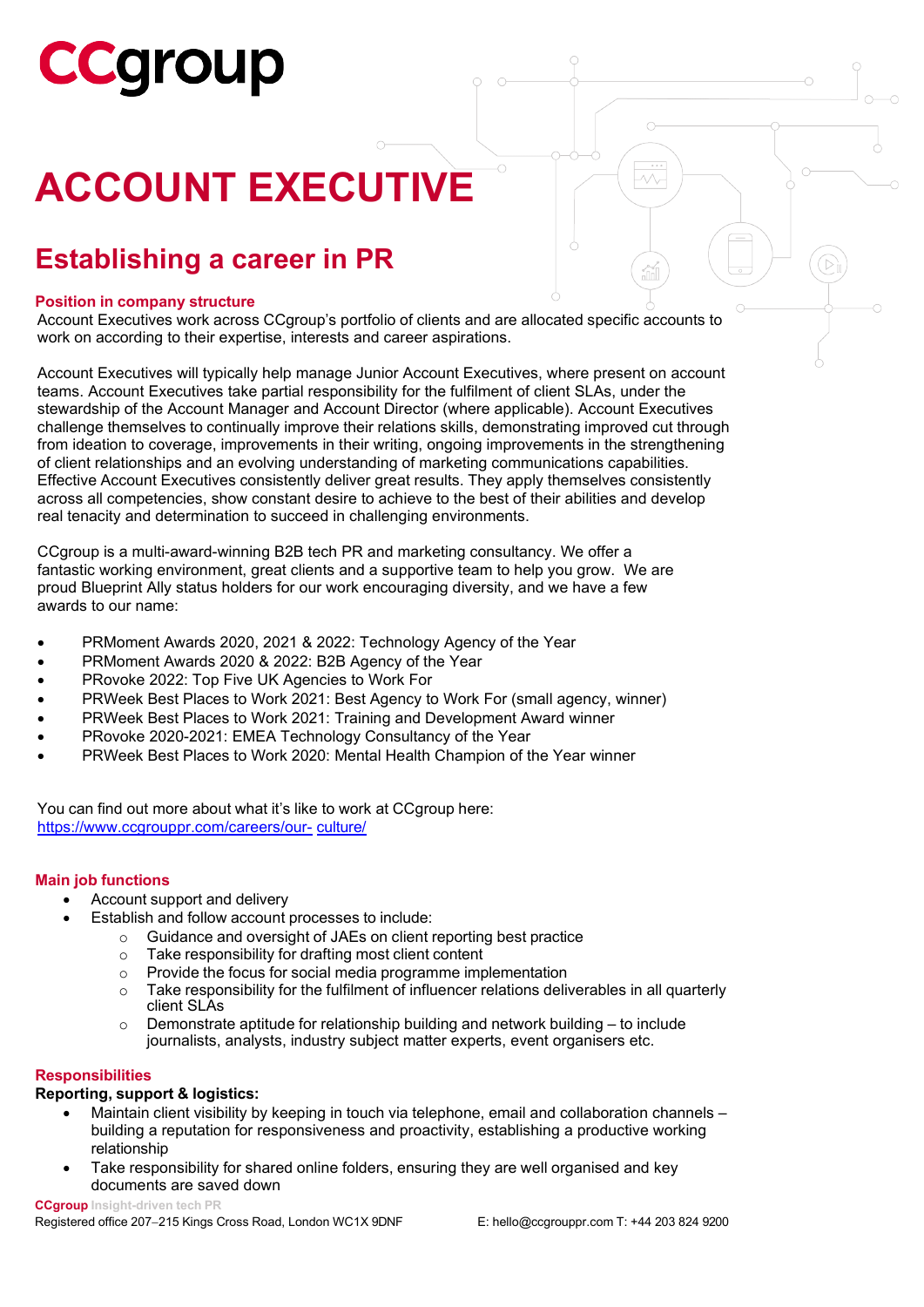### Caroup

- Participate in, and contribute to, brainstorms
- Take responsibility for the oversight of accurate client reporting documents, e.g. status reports, SLAs, trackers, minutes, agendas, coverage reports in conjunction with JAEs
- Take responsibility for the updating of weekly activities on Teams Planner
- Attend and actively participate in client meetings as required

#### **Content creation**

- Consistently research, plan & produce first drafts of content to a high standard (requiring minor edits vs. re-drafting):
	- o Press releases<br>o Bylined articles
	- Bylined articles/blogs<br>○ Social media posts
	- $\circ$  Social media posts<br> $\circ$  Award & speaker s
	- $\circ$  Award & speaker submissions<br>  $\circ$  Email pitches
	- **Email pitches**
	- o Newsletters<br>○ Client-facine
	- Client-facing documents, reports etc

#### **Influencer relations**

- Take responsibility for ensuring the tracking & recommending of client opportunities using forward features lists, influencer enquiry systems, personal relationships and social media is in place (normally with support from JAE)
- Take responsibility for the collation and ongoing management of influencer lists (normally with support from JAE), ensuring they are always up-to-date
- Influencer pitching that consistently delivers tangible results, specifically briefings and meetings, news and opinion coverage
- Develop ongoing dialogue with influencers to uncover opportunities for clients, build productive relationships (including meeting influencers socially) and generate media coverage
- Identify angles for media stories and develop compelling pitches for clients, including the identification and capitalisation on news jacking opportunities
- Monitor online and offline publications for key opinion formers, journalists, bloggers or other contacts that could be of interest to clients
- Take responsibility for the successful implementation of client social media programmes

#### **Research & knowledge development:**

- Consume news relevant to clients and their industries daily, demonstrating the establishment of knowledge and sharing relevant items with the account team (this may include content curation for social programmes)
- Follow and research industry trends relevant to clients and their industries, demonstrating an understanding of key issues in the creation of client content
- Support client and new business teams by conducting research into new areas and presenting back in appropriate, defined formats – this may include market analyses, share of voice analyses etc
- Develop an understanding of marketing mix, particularly the role of PR in relation to other disciplines through consuming appropriate PR/marketing industry content
- Be aware of trends in the Tech PR space and share with client teams as agreed
- Become a proficient user of social media channels, especially Twitter and LinkedIn
- Commit to securing PRCA Continuous Professional Development certification every year
- Attend PR industry and technology-related events

#### **Finance:**

- Input timesheets and expenses correctly and on time
- Monitor allocated hours to client work (avoiding over or under servicing client accounts) and expenses
- Raise supplier Purchase Orders